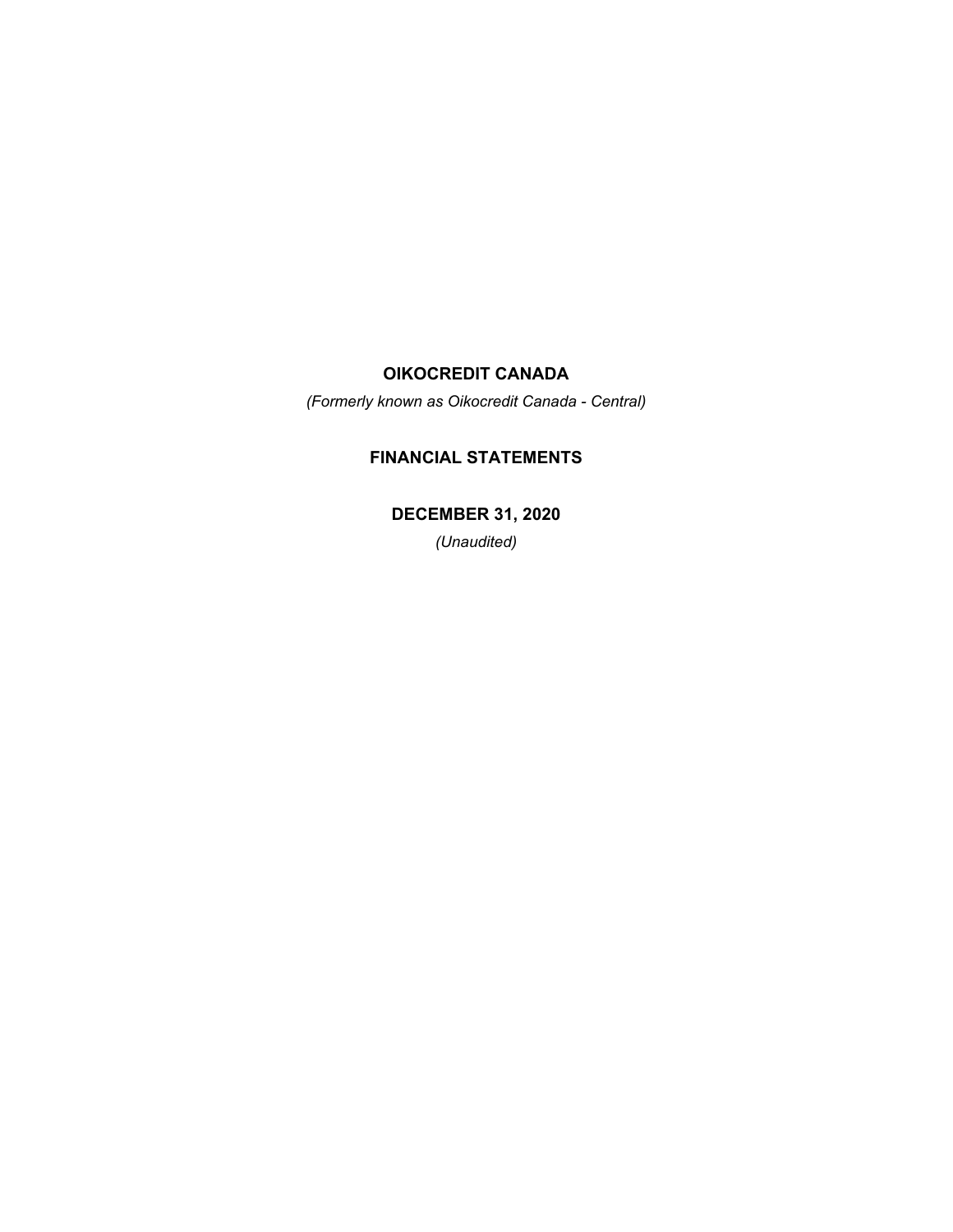

#### AN INDEPENDENT MEMBER OF DFK INTERNATIONAL

HAMILTON OFFICE EFFORT SQUARE  $7<sup>TH</sup>$  FLOOR 

BURLINGTON OFFICE THE TAYLOR LEIBOW BUILDING **SUITE 103** 105 MAIN STREET EAST 3410 SOUTH SERVICE RD. BURLINGTON, ONTARIO

TEL.: (905) 523-0000 FAX: (905) 523-4681 TEL.: (905) 637-9959 FAX: (905) 637-3195

WEBSITE: WWW.TAYLORLEIBOW.COM

### **INDEPENDENT PRACTITIONER'S REVIEW ENGAGEMENT REPORT**

To the Members of Oikocredit Canada

We have reviewed the accompanying financial statements of Oikocredit Canada that comprise the statement of financial position as at December 31, 2020, and the statements of operations and changes in net assets and cash flows for the year then ended, and a summary of significant accounting policies and other explanatory information.

### *Management's Responsibility for the Financial Statements*

Management is responsible for the preparation and fair presentation of these financial statements in accordance with Canadian accounting standards for not-for-profit organizations, and for such internal control as management determines is necessary to enable the preparation of financial statements that are free from material misstatement, whether due to fraud or error.

### *Practitioner's Responsibility*

Our responsibility is to express a conclusion on the accompanying financial statements based on our review. We conducted our review in accordance with Canadian generally accepted standards for review engagements, which require us to comply with relevant ethical requirements.

A review of financial statements in accordance with Canadian generally accepted standards for review engagements is a limited assurance engagement. The practitioner performs procedures, primarily consisting of making inquiries of management and others within the entity, as appropriate, and applying analytical procedures, and evaluates the evidence obtained.

The procedures performed in a review are substantially less in extent than, and vary in nature from, those performed in an audit conducted in accordance with Canadian generally accepted auditing standards. Accordingly, we do not express an audit opinion on these financial statements.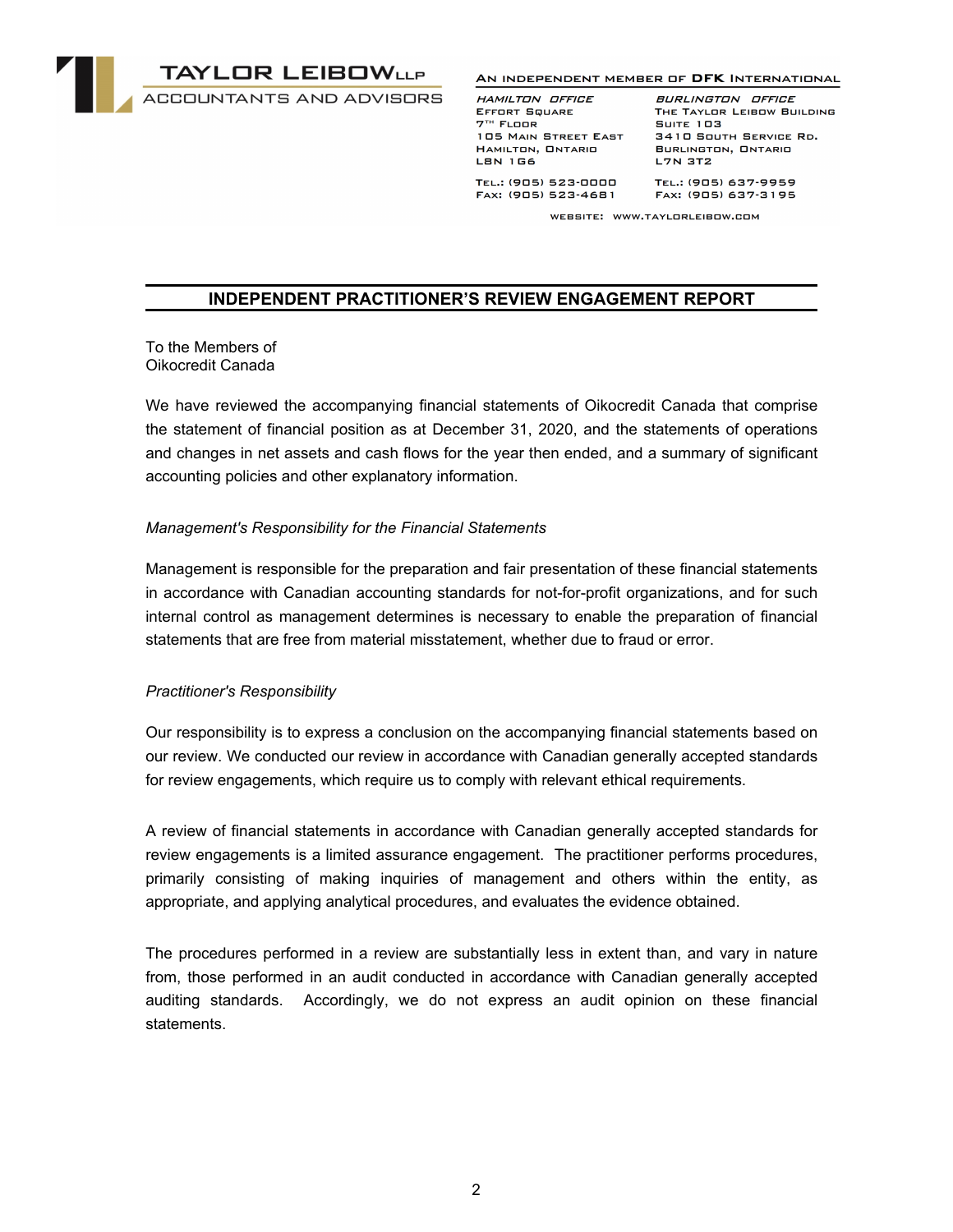## **INDEPENDENT PRACTITIONER'S REVIEW ENGAGEMENT REPORT (Continued)**

### *Conclusion*

Based on our review, nothing has come to our attention that causes us to believe that the financial statements do not present fairly, in all material respects, the financial position of Oikocredit Canada as at December 31, 2020, and the results of its operations and its cash flows for the year then ended in accordance with Canadian accounting standards for not-for-profit organizations.

Saylor Leibow LLP

**CHARTERED PROFESSIONAL ACCOUNTANTS Licensed Public Accountants**

Hamilton, Ontario April 1, 2021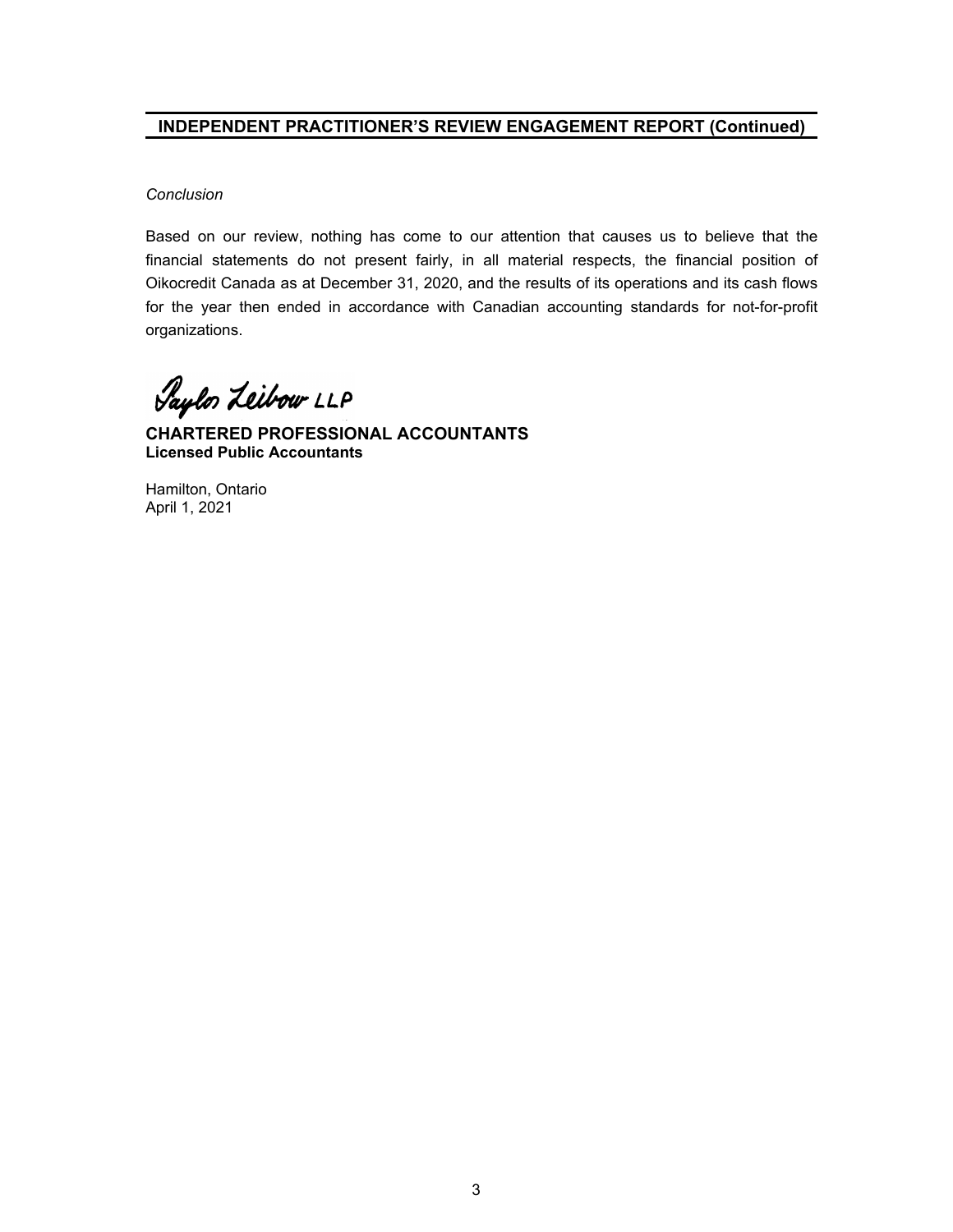# **STATEMENT OF FINANCIAL POSITION**

| (Unaudited)                    | As at December 31 |            |
|--------------------------------|-------------------|------------|
|                                | 2020<br>\$        | 2019<br>\$ |
| <b>ASSETS</b>                  |                   |            |
| <b>CURRENT</b>                 |                   |            |
| Cash                           | 57,613            | 46,766     |
| Prepaid expenses               | 927               | 1,417      |
|                                | 58,540            | 48,183     |
| <b>INVESTMENT</b> (Note 4)     | 177,773           | 177,773    |
|                                | 236,313           | 225,956    |
| <b>LIABILITY</b>               |                   |            |
| <b>CURRENT</b>                 |                   |            |
| Accounts payable               | 2,865             | 4,255      |
| <b>UNRESTRICTED NET ASSETS</b> | 233,448           | 221,701    |
|                                | 236,313           | 225,956    |

*(See accompanying Notes to Financial Statements)*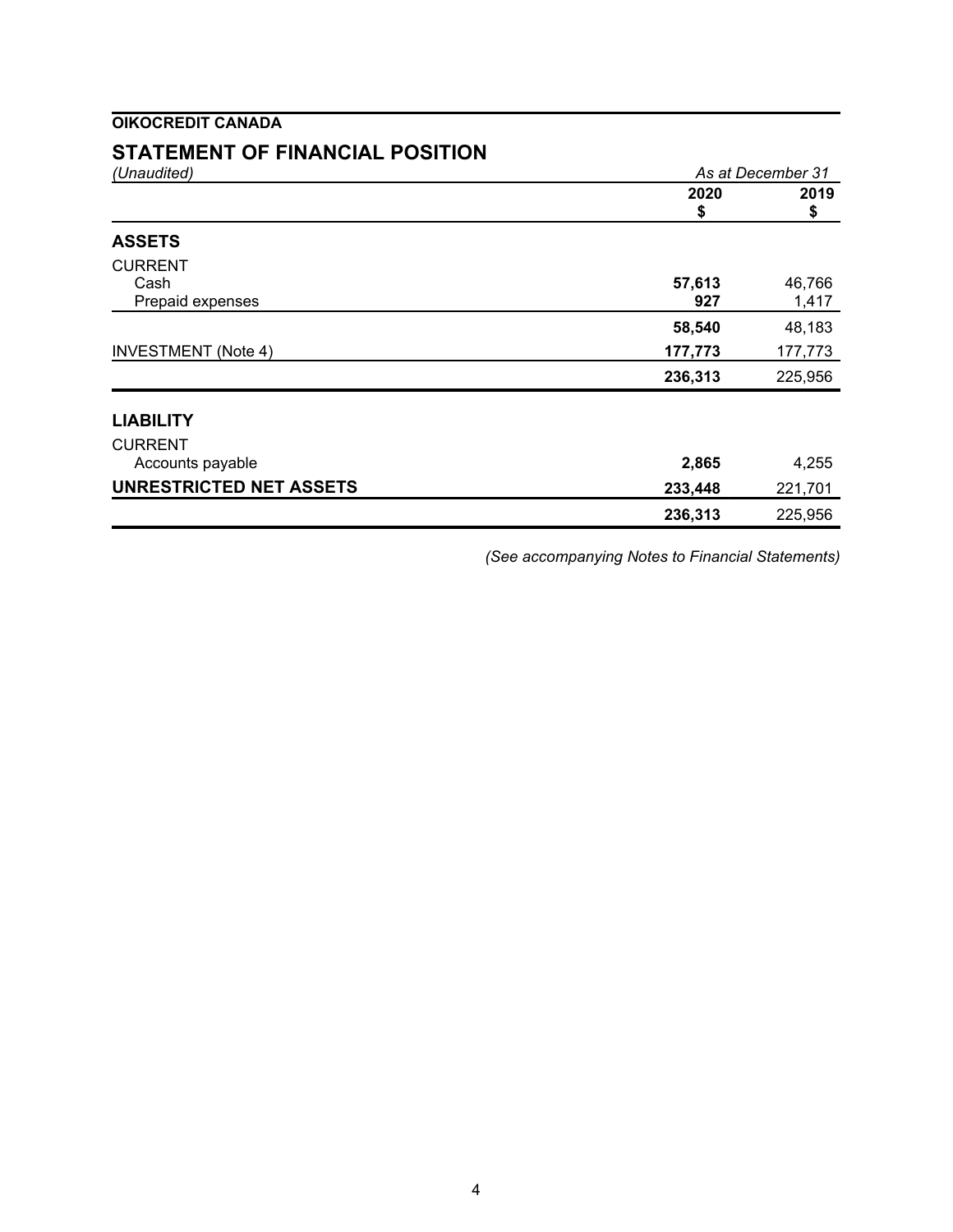# **STATEMENT OF OPERATIONS AND CHANGES IN NET ASSETS**

| (Unaudited)                                 | Year ended December 31 |            |
|---------------------------------------------|------------------------|------------|
|                                             | 2020<br>\$             | 2019<br>\$ |
|                                             |                        |            |
| Administrative fee                          | 50,747                 | 58,647     |
| Dividend income                             |                        | 1,778      |
| Other income                                | 1,907                  | 41,379     |
|                                             | 52,654                 | 101,804    |
| <b>EXPENDITURES</b>                         |                        |            |
| Bank charges and interest                   | 157                    | 115        |
| Conferences and travel                      | 6,541                  | 7,303      |
| Interest on bonds                           | 15                     | 15         |
| Marketing and communication                 |                        | 2,606      |
| Meetings                                    | 279                    | 1,154      |
| Office and postage                          | 3,187                  | 2,951      |
| Personnel                                   | 25,159                 | 30,931     |
| Professional fees                           | 3,390                  | 3,390      |
| <b>Public relations</b>                     | 2,179                  | 6,413      |
|                                             | 40,907                 | 54,878     |
| <b>EXCESS OF REVENUES OVER EXPENDITURES</b> | 11,747                 | 46,926     |
| UNRESTRICTED NET ASSETS, BEGINNING OF YEAR  | 221,701                | 174,775    |
| UNRESTRICTED NET ASSETS, END OF YEAR        | 233,448                | 221,701    |

*(See accompanying Notes to Financial Statements)*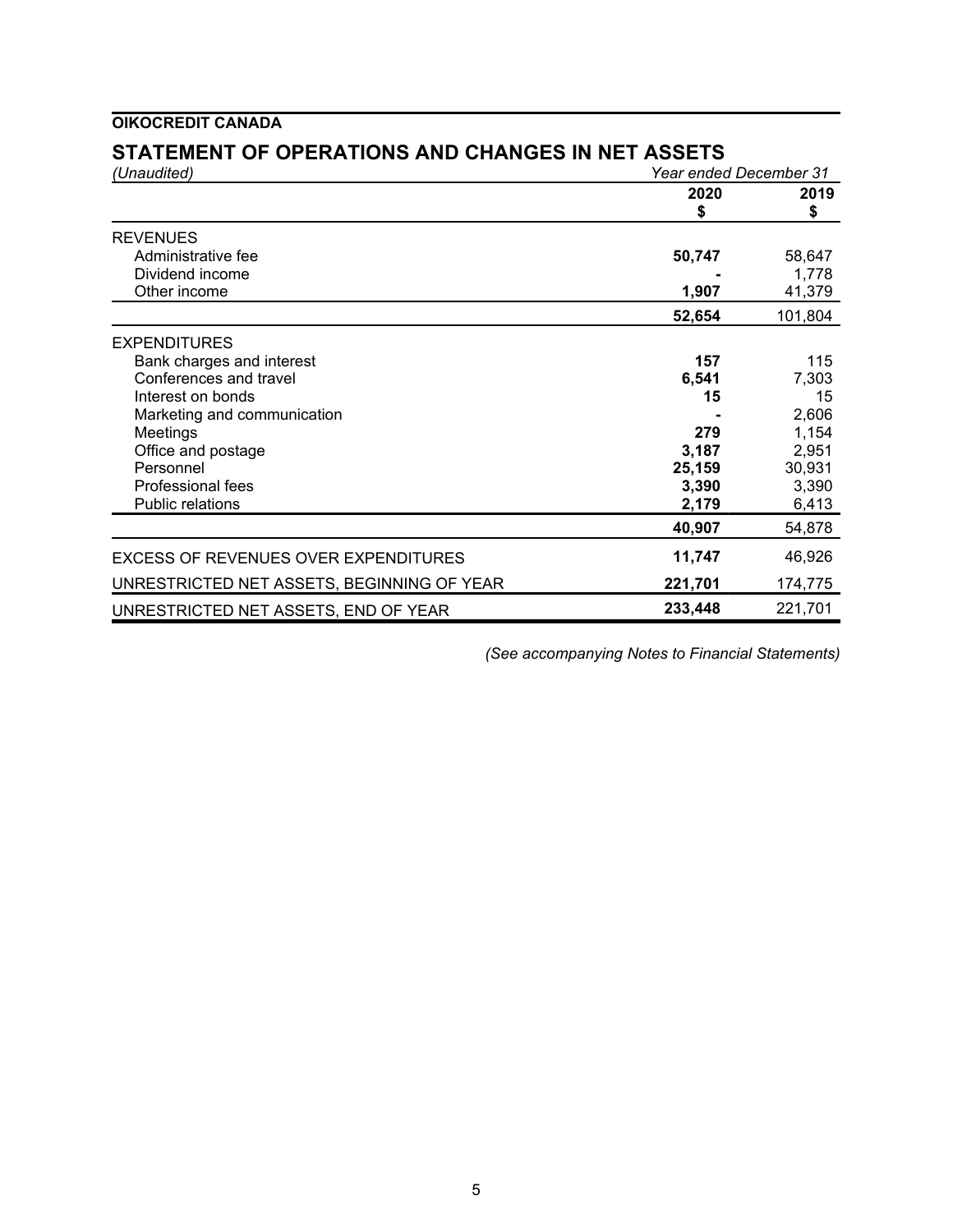# **STATEMENT OF CASH FLOWS**

| (Unaudited)                                  | Year ended December 31 |            |
|----------------------------------------------|------------------------|------------|
|                                              | 2020<br>\$             | 2019<br>\$ |
| <b>CASH PROVIDED BY (USED IN):</b>           |                        |            |
| OPERATING ACTIVITIES                         |                        |            |
| Excess of revenues over expenditures         | 11.747                 | 46.926     |
| Changes in non-cash working capital (Note 5) | (900)                  | (8, 517)   |
|                                              | 10,847                 | 38,409     |
| <b>FINANCING ACTIVITY</b>                    |                        |            |
| Repayment of bonds payable                   |                        | (37,500)   |
| <b>INCREASE IN CASH</b>                      | 10,847                 | 909        |
| CASH, BEGINNING OF YEAR                      | 46,766                 | 45,857     |
| CASH, END OF YEAR                            | 57,613                 | 46,766     |

*(See accompanying Notes to Financial Statements)*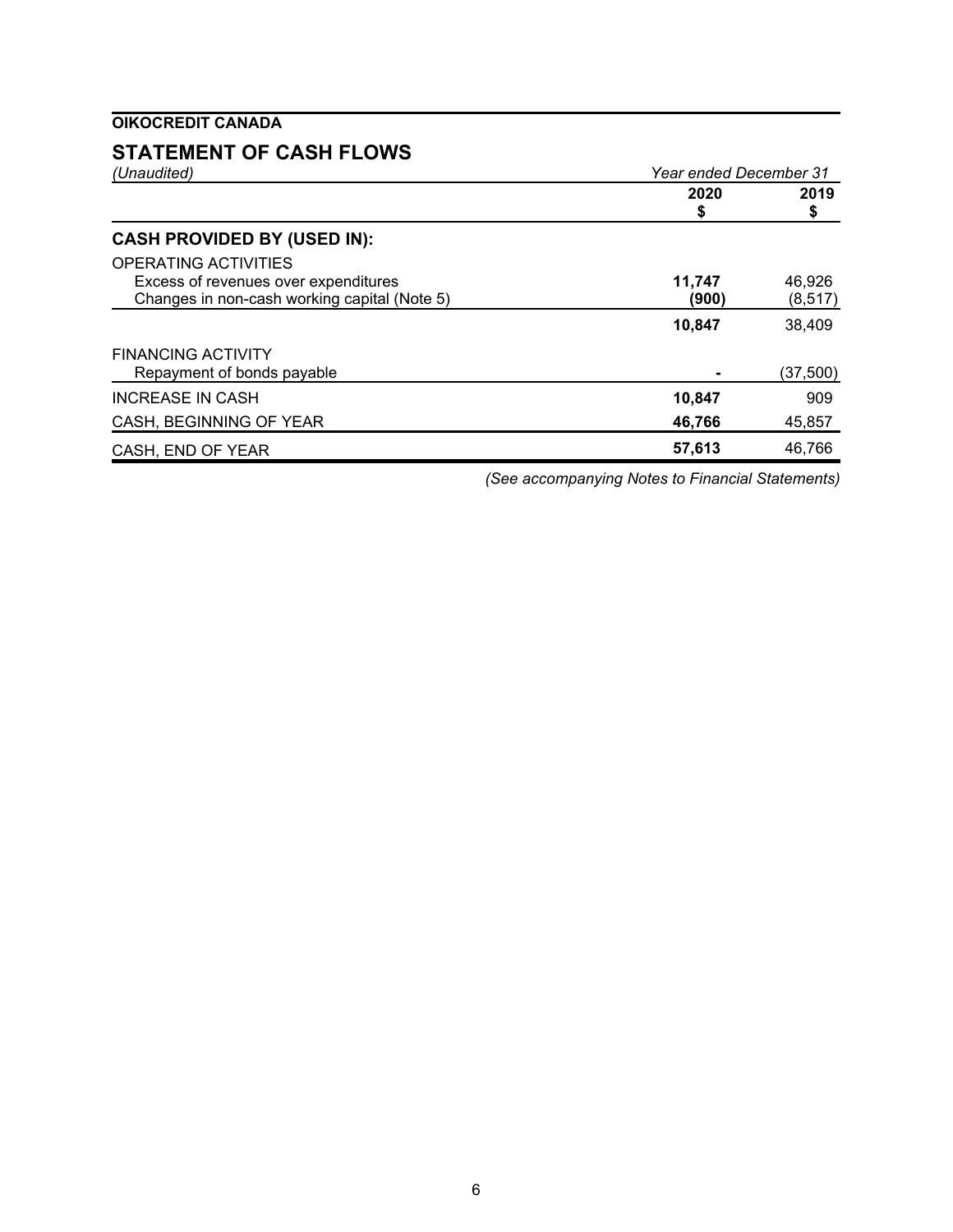## **NOTES TO FINANCIAL STATEMENTS**

*(Unaudited) Year ended December 31, 2020*

## **1. PURPOSE OF ORGANIZATION**

The Organization was incorporated on May 30, 2000, as a Support Association of Oikocredit, Ecumenical Development Cooperative Society, the international body which has its international headquarters in Amersfoort, Netherlands.

The objects of the Organization are:

a) to provide relief to the poor, the distressed and the underprivileged throughout the developing areas of the world by means of furthering the economic development of the poor and promoting self-reliance and social justice;

b) to further the advancement of education as to principles of management and the successful operation of enterprise throughout the developing areas of the world;

c) to assist in the prevention of economic deterioration, and promote social welfare in the developing areas of the world;

d) to collect monies by way of membership fees, donations or otherwise, to accept gifts and legacies and to hold, invest, expend or deal with the assets of the Organization in furtherance of its objects; and

e) for the further attainment of the above objects, to employ and pay agents and employees and to procure, equip and maintain offices and other facilities.

Oikocredit Canada is a not-for-profit organization incorporated without share capital under Part II of the Canada Corporations Act and is exempt from income taxes. On June 10, 2014, the Organization filed a Certificate of Continuance under the Canada Not-for-profit Corporations Act.

### **2. COVID-19**

The recent outbreak of the Coronavirus Disease 2019 ("COVID-19") has spread across the globe and is impacting worldwide economic activity. This global pandemic poses the risk that we or our donors, members, employees, suppliers, and other partners may be unable to conduct regular business activities for an indefinite period of time. While it is not possible at this time to estimate the impact that COVID-19 could have on the organization, the continued spread of COVID-19 and the measures taken by the federal, provincial and municipal governments to contain its impact could adversely impact the organization, financial condition or results of operations. The extent to which the COVID-19 outbreak impacts the results will depend on future developments that are highly uncertain and cannot be predicted, including new information that may emerge concerning the spread of the virus and government actions.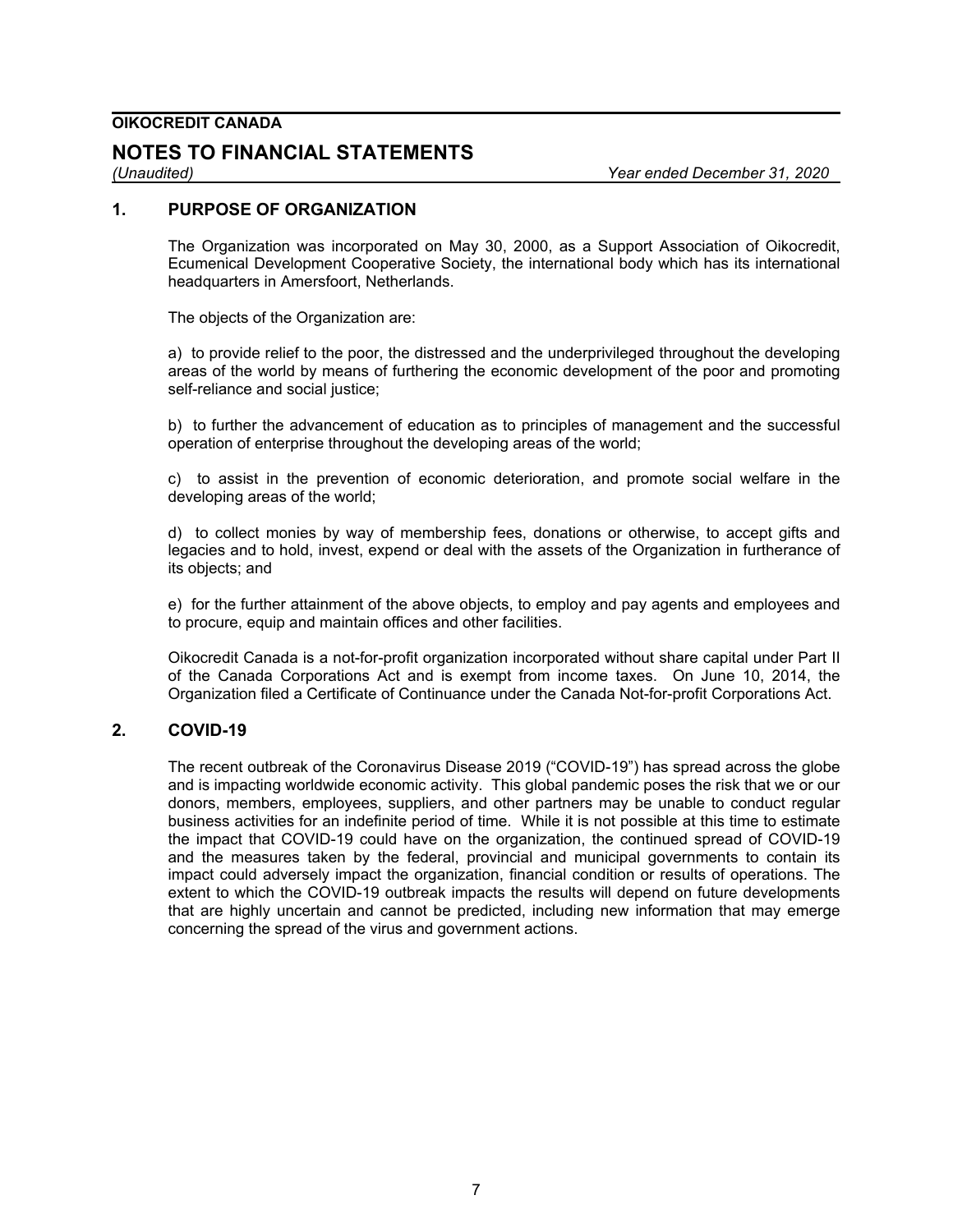## **NOTES TO FINANCIAL STATEMENTS**

*(Unaudited) Year ended December 31, 2020*

### **3. SIGNIFICANT ACCOUNTING POLICIES**

These financial statements are prepared in accordance with Canadian accounting standards for not-for-profit organizations. The significant policies are detailed as follows:

#### FINANCIAL INSTRUMENTS

### *Measurement of financial instruments*

The Organization initially measures its financial assets and financial liabilities at fair value adjusted by, in the case of a financial instrument that will not be measured subsequently at fair value, the amount of transaction costs directly attributable to the instrument. Amounts due to and from related parties are measured at the exchange amount, being the amount agreed upon by the related parties.

The Organization subsequently measures its financial assets and financial liabilities at amortized cost.

Financial assets measured at amortized cost include cash.

Financial liabilities measured at amortized cost include accounts payable.

#### *Impairment*

Financial assets measured at cost or amortized cost are tested for impairment when there are indicators of possible impairment. When a significant adverse change has occurred during the period in the expected timing or amount of future cash flows from the financial asset or group of assets, a write-down is recognized in excess of revenue over expenditures. The write down reflects the difference between the carrying amount and the higher of:

- the present value of the cash flows expected to be generated by the asset or group of assets;
- the amount that could be realized by selling the assets or group of assets;
- the net realizable value of any collateral held to secure repayment of the assets or group of assets.

When the events occurring after the impairment confirm that a reversal is necessary, the reversal is recognized in excess of revenue over expenditures up to the amount of the previously recognized impairment.

#### REVENUE RECOGNITION

Administrative fees are recognized as revenue when earned in accordance with the accrual basis of accounting.